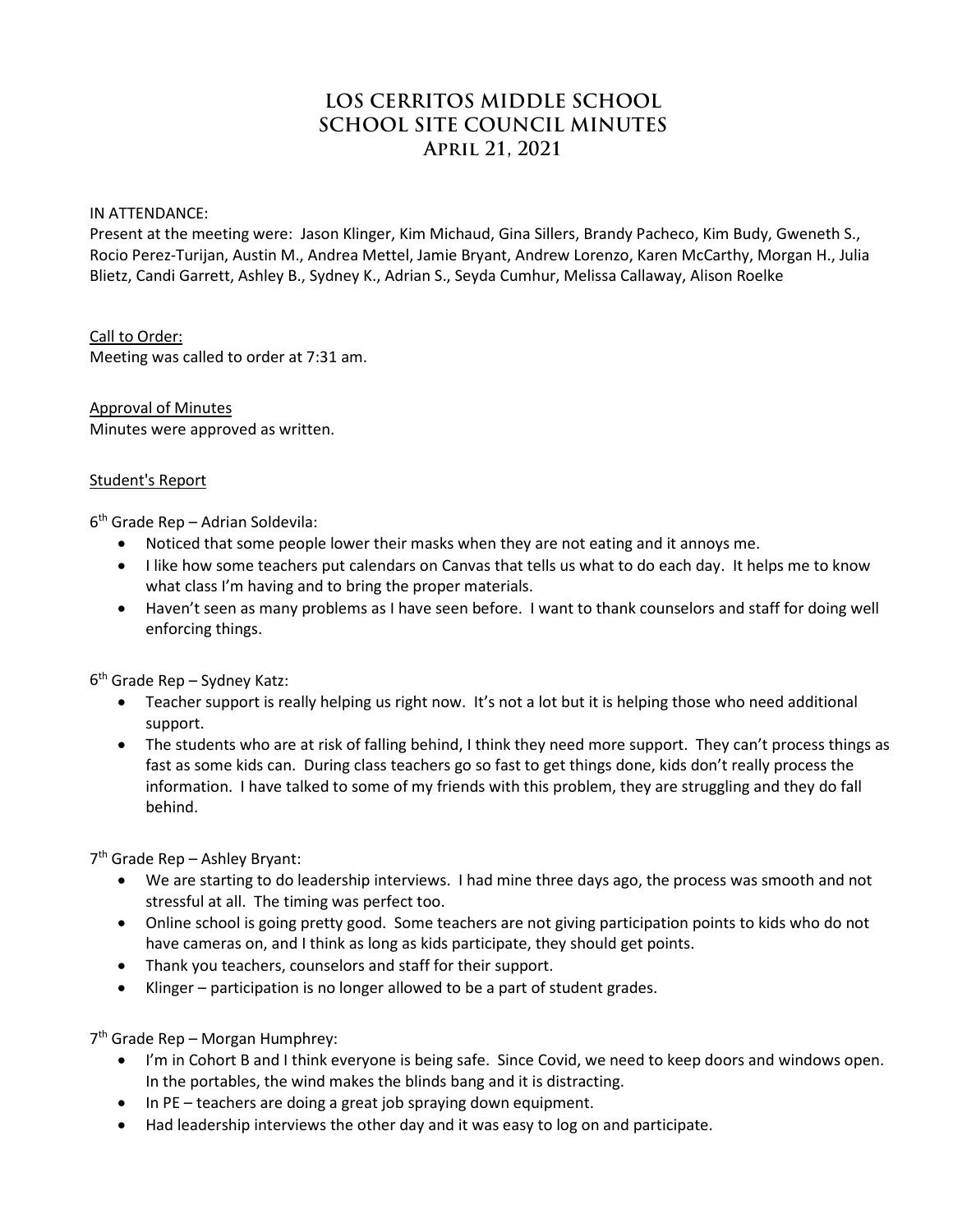8th Grade Rep – Gweneth Snowden:

- I feel like Science is out of control right now. Science Honors assigned this project that too way too long. Teachers said it was supposed to take some time. Didn't think it was right that we had to spend 8 hours outside of class on a project.
- Science Teacher has not been grading things. Grades everything last minute. Parents freak out when they see the grades that haven't been put in.
- Everyone is excited about leadership interviews.
- Noticed in one class, the teacher does not wipe down the desk. I know students who hang out in classroom with teacher during breaks and it's not being wiped down.

8th Grade Rep – Austin Maziasz:

- I have a few questions:
	- o Are we doing state testing this year? Klinger will cover that later.
	- $\circ$  If we opted for optional PSAT, when will we get results for test? Klinger will contact PSAT and find out when they will grade April's test. You will get something online or log in to get results.
	- o Are we doing an award ceremony this year? Klinger will talk about that soon.
	- o How is Promotion going to look like? Klinger I will also discuss that on my report.

#### Counselor's Report – Karen McCarthy:

The Counseling department throughout all the middle schools will start "Learn at Lunches" starting May 5<sup>th</sup> through Canvas. Some topics: time management, stress management, etc. Done at all middle schools. Trying to address what kids are interested in. Short 15-minute live zooms through Canvas during lunch. Everything will be in newsletter.

DAC Report - Cindy Mayling:

- The one information item in the 3/9 meeting was an update on the Health curriculum discussions in order to comply with the Ca Healthy Youth Act.
- Full presentation is on DAC website was also given in a March Board meeting. Link is here that outlines the process. Stay tuned for parent info and preview opportunities.
- [https://go.boarddocs.com/ca/conejo/Board.nsf/files/BYTNHA5FD549/\\$file/DAC%20Health%20Curriculum](https://go.boarddocs.com/ca/conejo/Board.nsf/files/BYTNHA5FD549/$file/DAC%20Health%20Curriculum%20Updates%20Presentation.pdf) [%20Updates%20Presentation.pdf](https://go.boarddocs.com/ca/conejo/Board.nsf/files/BYTNHA5FD549/$file/DAC%20Health%20Curriculum%20Updates%20Presentation.pdf)

#### SEDAC Report – Andrea Mettel:

• Nothing to report, have not met yet.

GATE Report – Julia Blietz:

- On April 28<sup>th</sup> from 3:45-4:45pm District-organized middle school GATE activity, Google Earth Scavenger Hunt called "TerraClues". An E-mail with information and how to register went out to GATE parents from Stefanie Caswell.
- Teen Tech Convention on June 2<sup>nd</sup>. It's happening virtually this year and will be open to 6<sup>th</sup> & 7<sup>th</sup> graders (since  $7<sup>th</sup>$  graders missed out on it last year). More information will be coming from the district.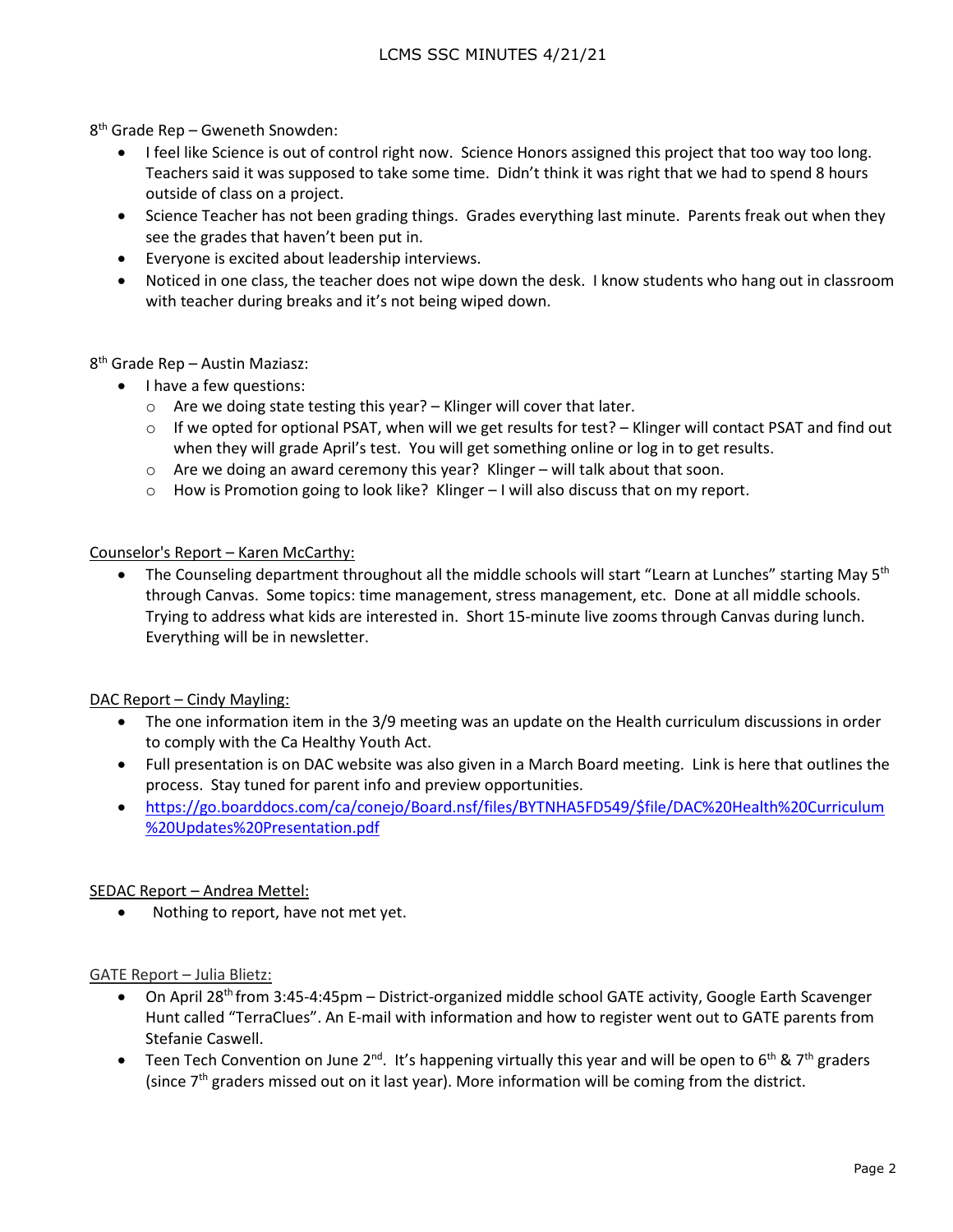## LCMS SSC MINUTES 4/21/21

#### ELAC/DELAC Report – Rocio Perez-Turijan:

- DELAC meeting was 3/30/21.
	- o Gary Bradbury talked about the updates on the website CVUSD about COVID-19 Dashboard.
	- o Nicholas Guerin and Mrs. Hong talked about College choices for careers.
	- o Heather Chamberlin Coordinator CVUSD Mental Health Support talked the importance of partnership, tends-new data points.
- ELAC meeting will be today in the evening.

#### PSTA Report – Mellissa Callaway:

- We Congratulate and welcomed the following Slate of Officers for the 2021-2022 school year announced at the March PTSA General Meeting:
	- o President: Amy Wang
	- o Vice President: Deanna Camacho
	- o Secretary: Kathy Tores
	- o Treasurer: Davia Nelson
	- o Programs: Daisy Vasquez
	- o Co-Chair Programs: Christina Kane
	- o Auditor: Juli Rice
	- o Financial Secretary: Pamela Valance
	- o Parliamentarian: Aubrey Lorenzini
	- o Fundraising: OPEN
	- o Historian: Melissa Callaway
	- o Membership: Jennifer Obenauf
	- o Volunteer Coordinator: Jamie Bryant
	- o Reflections Co Chairs: Vanessa West & Julie Robertson
- Upcoming Fundraising Events:
	- o Earn Points for Los Cerritos at the E Waste Recycling Event April 24 & 25, 9am-3pm-The Oaks East Parking Lot
	- o Earn 2,000 points when you recycle a laptop, monitor, TV or Tablet...be sure to fill out the recycle form with Los Cerritos Middle School Name to earn points/ \$\$\$ for our school.
	- $\circ$  You can still earn triple points through the end of April when you shop participating Oaks Mall stores by downloading receipts as well. [shopandlog.com/theoaks.](http://shopandlog.com/theoaks)
	- $\circ$  Reflections Committee: Working on how to pass out awards to participants (finding out what is allowed)
- Waiting for confirmation on how we can best support any graduation needs.

#### Boys & Girls Club Report – Andrew Lorenzo:

- Next Friday April 30th will be my last day with the Boys & Girls Club of Greater Conejo Valley. I have decided to proceed with my teaching credential and go back into the elementary classrooms.
- I cannot thank the LCMS staff enough for all the support you have given the BGC this past year and helping with my transition. Thank you all for the communication regarding members that attend LC and the club to help them during this difficult school year.
- Leslie Chicas will be the supporting Director at the Anderson BGC site starting May 3rd. She is currently at the Notter BGC at Redwood Middle school, who is a very talented Director with supporting our members and growing the club. Her email is *chicas@bgcconejo.org.*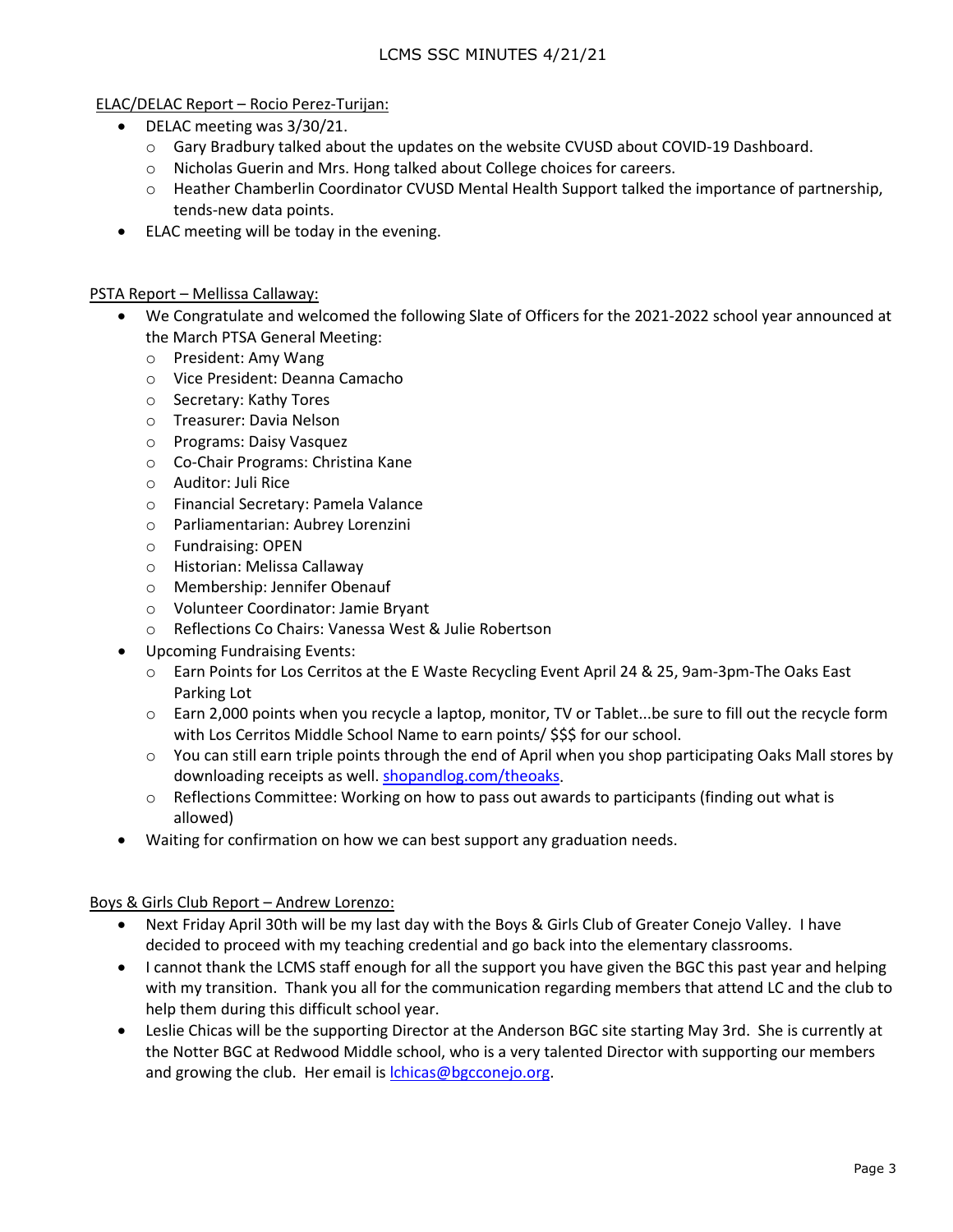Principal's Report – Jason Klinger:

- CAASP we will not be giving the CAASP assessments this year. We need to measure learning loss.
- There will be an English and Math assessment will be no longer than one hour. Given in those classes.
- Austin will those tests count towards our grades? Klinger No the results will help us with Single School Plan next year; they will not even go on transcripts or in cum.
- Gweneth when will testing be taking place? Klinger we are still working on particulars. All five middle schools have to agree on a date.
- Gweneth for Math, will the test be administered based on curriculum we are taking this year? Klinger you will get Calculus but everyone else will take the  $8<sup>th</sup>$  grade test.
- $\bullet$  Budy do we know that the test will not be an end of course exam? Klinger it will not.
- PSAT 94 kids will take test Saturday at LC. Will be posting lists for testing rooms and sending all call to parents.
- Measure I project has started. Will start digging up trees today.
- 2021/2022 will come back full time. Will be on traditional bell schedule. Will have A period, will have RTI, and will have early Tuesday. Will be following safety guidelines. Students will be 3ft apart. Based on capacity so most will have 27-30 kids per classroom. Getting furniture that provides better separation. Masks will probably will still be required. Not sure about screening. Not sure about 2 lunches or one.
- Questions
	- $\circ$  Sydney will we have lockers? Klinger not sure if we have enough lockers to allow for the 3ft apart. Not sure every student will have a locker. Will find out about PE lockers or dressing out, not sure.
	- $\circ$  Gwen News about High School? will be full time as well, have their usual schedules.
	- $\circ$  Budy input on lockers I really like that students didn't have to do to lockers, that students had their supplies with them all the time. Klinger worries about space for all those backpacks in the classroom.
	- $\circ$  Austin only works for 2 classes a day. With full schedules it will be more stuff to carry.
- Promotion Superintendent said we will have in-person promotion ceremony. Waiting for authorization from our district before sending out information. Change some things.
	- o Students will sit with their parents in pods. Four tickets per student. That's 1200 people onsite. Then have students come up, walk on stage and get certificate. Trying to figure out how it will look like on grass field.
	- $\circ$  Looking at 310 pods of four on field. What will parents do with trying to get in early to pick seats. Thinking about how to seat parents. Maybe do a randomizer on selected seats so parent will know where they are sitting. Preventing parents from rushing to seating.
	- $\circ$  Kim M. we are exploring getting a Cornerstone photographer to come to get a good shot of students. Parents will have those photos. Photographer could get pics of the pods too.
	- o Morgan could we split promotion into two ceremonies? Klinger initially we were planning for two ceremonies but got word from District that we are offering one ceremony. Consistent with both high schools and elementary schools. Would have made things easier with spacing.
	- o Will have performances as well. Will have speakers as well. Will do an interest list next week for speakers. Will do active screening of all students and parents.
	- $\circ$  8<sup>th</sup> grade students will come early to school and report to designated classrooms to review promotion ceremony details. Rest of school will be remote that day.
	- $\circ$  Julia how are you handling twin families? Klinger Both students will sit with you in your pod.
	- $\circ$  Jamie having four tickets is difficult with divorced families. What about kids who don't have any parents who can come to promotion? Klinger – maybe we would put four teachers with that student.
	- $\circ$  Andrea any thought into live streaming or zoom for extended family members? Maybe reach out to LC families to see if anyone can volunteer to do this.
	- $\circ$  Melissa will they be practicing the morning of or having a day to practice? Klinger it's hard to do practice with different cohorts. Still trying to see how things will look.
- Awards Night still not going to be able to do awards night. We are doing awards and students will get awards and there will be a video to go out to families. No way to set up this huge event.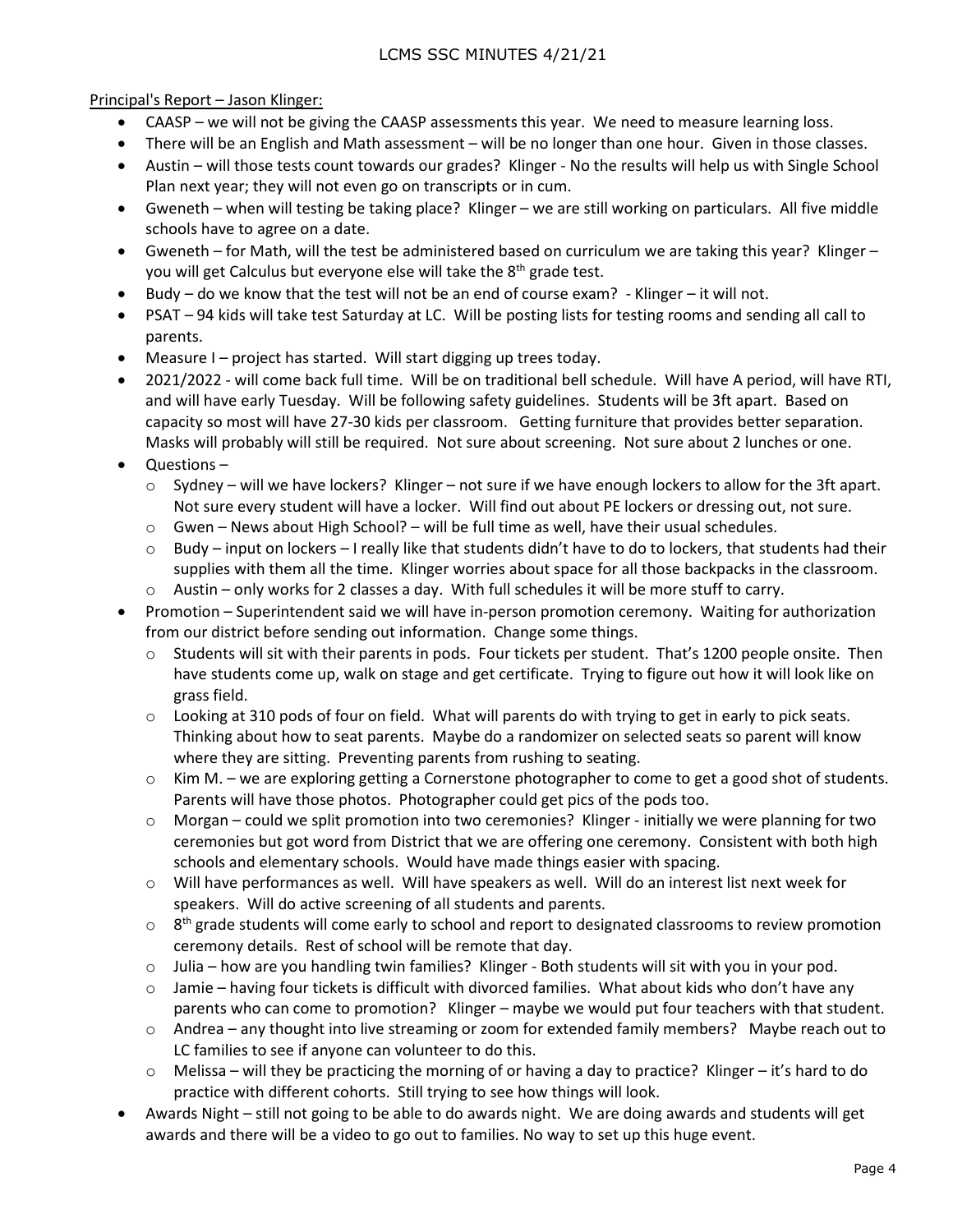- Karen Mc thanks to Mr. Klinger for all the things he is working on. Worries about all the details going on. He's trying to make everything work and make everyone happy.
- Thank you to Brandy and EL team, tested all of our students for the ELPAC. Kids were fantastic. Hopefully they were able to move up and reclassify.
- Kim Michaud we combined all middle school clubs. All clubs are virtual so we opened it up to all students. Lots of new clubs. Presentation sent out to students yesterday. If interested, we will share the presentation with parents if they want.
- Klinger bands and orchestra are working on doing live performances in May. More info to come.

# Old Business

No old business.

### New Business

Dress Code Update/Approval

- The BOE was considering a complete dress code change that would apply to all schools. So last night they did approve the new dress code.
- Since the BOE has a new board policy and new administrative regulations, we will use those in our dress code policy for next.
- Will start implementation once I get all the info. Then will get info out to our staff, students and families so they are aware.

Single School Plan

- Hoping to get information on school plan process, but will be difficult since we have only two meetings left.
- This item will be paused for now.
- Last meeting I reported data on grades and read theory data, we are constantly reviewing that data.

Discussion/Input: Stimulus Funds to Address Learning Loss and Accelerating Learning Program

- School are getting stimulus money to address learning loss and accelerated learning progress.
- Our executive cabinet has to submit a plan by June  $1^{st}$ . We need to discuss how money is to be spent.
- Purpose of stimulus money is to address student needs. Our district will receive about 30 million dollars.
- 15% of funds used for activities provided remotely. 10% will go to employing paraprofessionals.
- We have 20 EL students come in every day. They stay the entire day.
- We brought back student with disabilities for our specialized program.
- Lot of money how should we spend it?
	- Questions/Thoughts:

Sydney – what about getting a specific counselor for social emotional support?

Julia B. – thinks that students and parents will have a huge adjustment going from 2.5 hrs to 6 hrs. Thinks it will be too much, huge adjustment.

Andrea – agree with everyone, going back full time is a big adjustment. Periods are 50-51 minutes, by adding a few minutes to each period could allow more to be done each period. I'm an advocate for that. Sydney – adding a couple of mins per class will help with teachers focusing on lessons in class and go slower, so kids can get more out of it instead of rushing through it.

Klinger – Thoughts on bringing students back early who have disabilities or are at-risk? Back early during the summer to work on essential skills.

Austin – during a week period, have them come in an hour or two each day to review material from last year. Klinger asked if it is for all students, or just those who struggle? Austin – open it to all students but recommend to students who need it most.

Gweneth – should be a voluntary thing – some students have a lot going on during the summer.